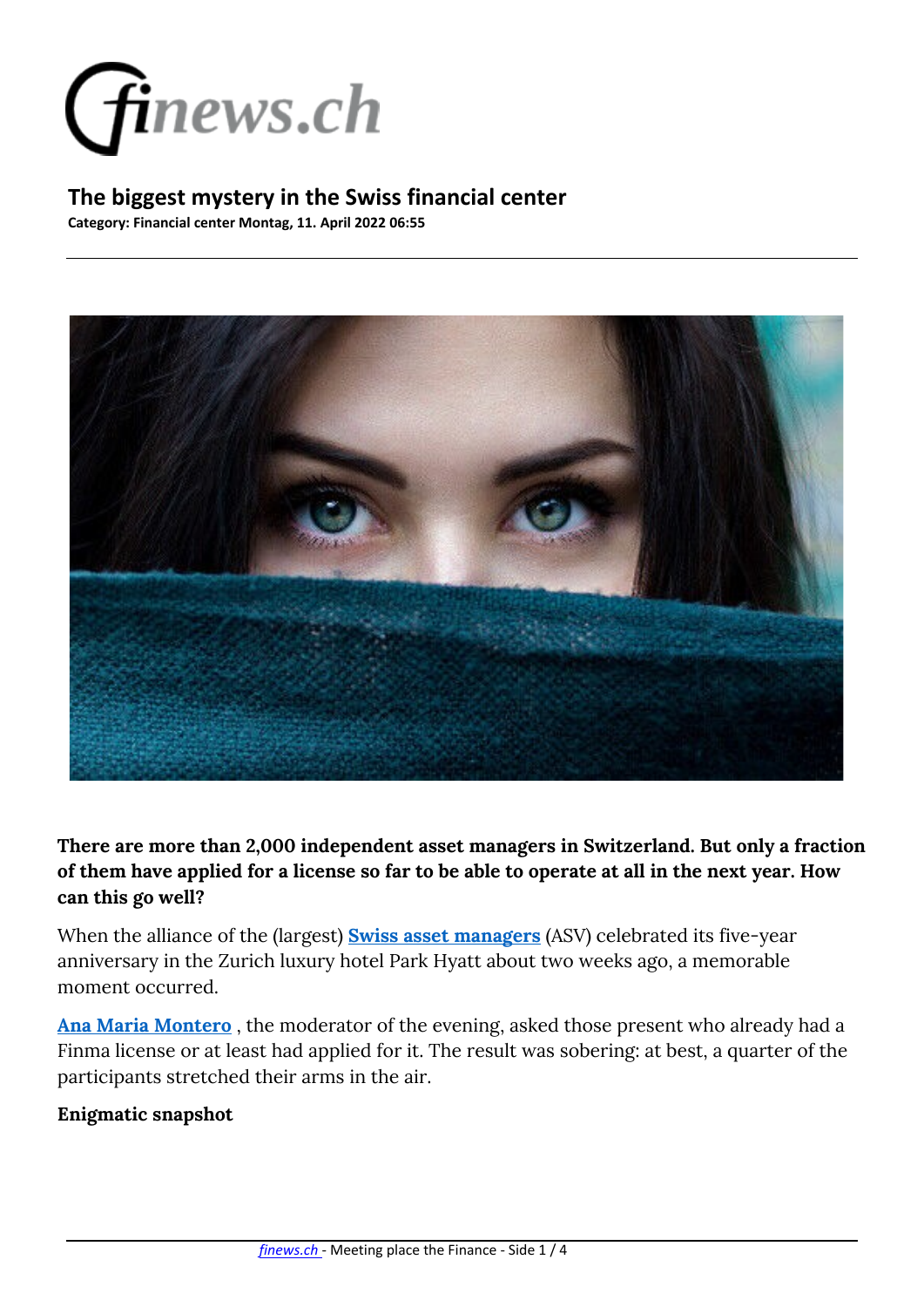

**Category: Financial center Montag, 11. April 2022 06:55**

This snapshot reveals what is probably the biggest mystery in the local financial center at the moment. Because by the end of this year, all independent asset managers (External Asset Managers, EAM) must - put simply - have a license from the Swiss Financial Market Supervisory Authority (Finma) in order to continue their business activities from 2023.

In fact, to date, only a tiny minority has attempted such a license. As the latest **[figures from](https://www.finma.ch/de/finma-public/bewilligte-institute-personen-und-produkte/)  [Finma](https://www.finma.ch/de/finma-public/bewilligte-institute-personen-und-produkte/)** show, 10 to 20 percent of the almost 2,200 EAMs in Switzerland currently have such a permit or are on the way to one.

Knowing that the other actors now have just under eight months and it usually takes 120 to 180 days to receive the permit, the situation needs to be explained.

## **A generation's lethargy**

Even Finma noted this development with a certain astonishment, especially since it had activated human resources to be able to cope with a possible onslaught - which, however, did not materialize. Will that change in the coming weeks? A prognosis is most likely to be found in the analysis of why it could have happened in the first place.

There are various reasons for the lethargy of EAM. An important one is certainly the age of many asset managers. You belong to a generation that experienced its upswing above all in the "golden" 1990s. At that time, classic private banking was still in full bloom, so that entrepreneurial bank customer advisors - together with their customers - could easily become self-employed.

## **Couples are rarely found**

These protagonists are now approaching 60 or are already. Understandably, you ask yourself, "Should I really put up with this Turk?". For some, the answer may be negative. Rather, they hope that they can "muddle through" for a few more years and then wind up their business or, ideally, sell it.

To date, this «selling» has hardly taken place to the extent that has been forecast for years. The much-vaunted consolidation started at best this year with a dozen takeovers or mergers, as *finews.com has* reported on various occasions.

We are still a long way from the «Big Bang». **Ariel Davidoff** , Chairman of the Board of Directors of WMZ Holding, a Zurich-based company that advises and supports asset managers, provides an answer : "Consolidation has not yet picked up speed. I see that many conversations take place, but couples rarely find each other."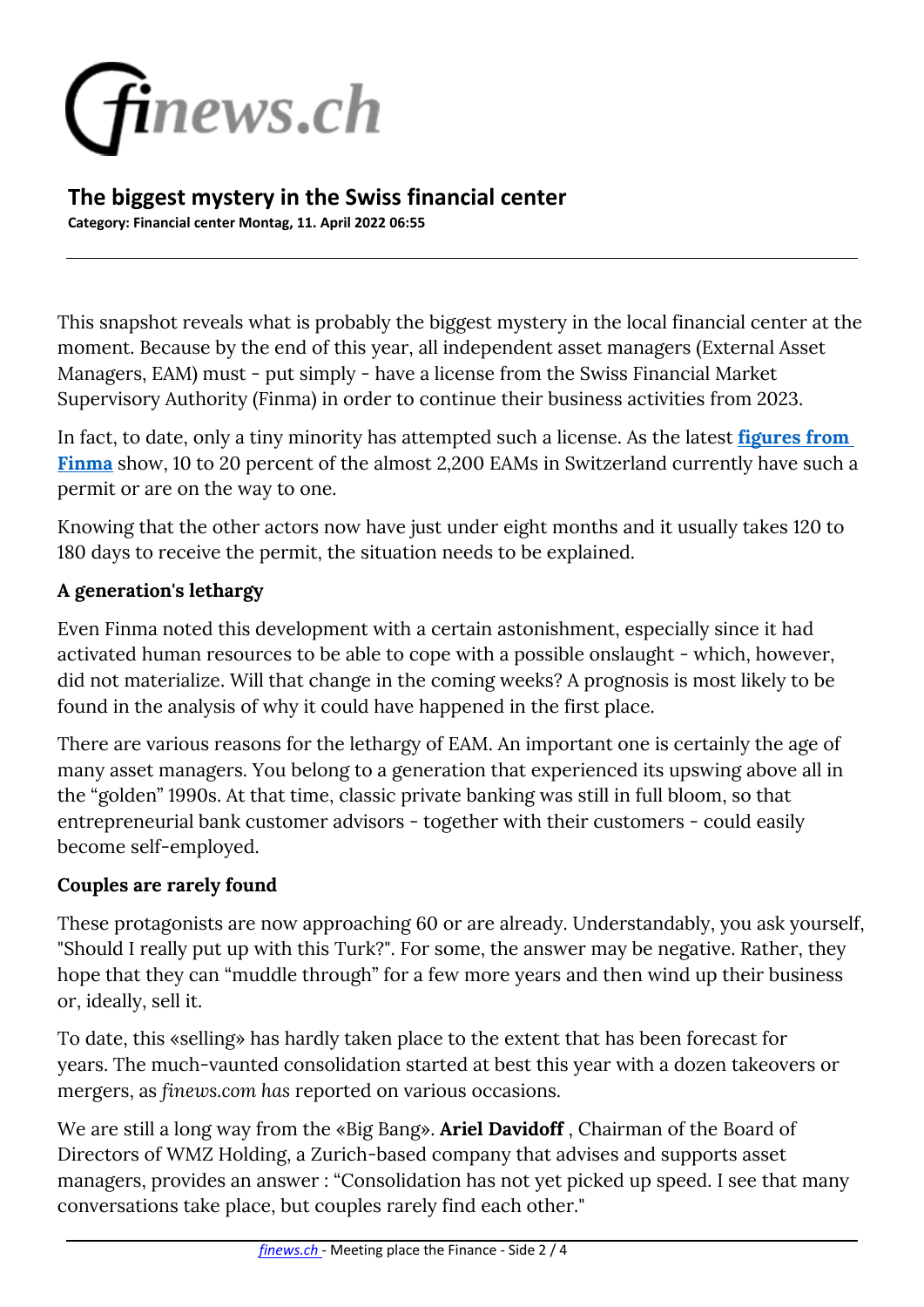

**Category: Financial center Montag, 11. April 2022 06:55**

### **Costly process**

One of the reasons for the hesitancy is the regulatory frustration felt by many EAMs. As independent and entrepreneurial people, it is anathema to them to undergo the "government-imposed" approval process, especially since you also have to join a **[supervisory](https://www.finma.ch/de/bewilligung/aufsichtsorganisationen/)** organization (AO) before submitting an application to Finma. And the whole process comes with some costs.

In fact, this (cost) factor is likely to be an important reason for the current situation. Many EAMs are not sure how expensive a Finma license will cost them. The numbers range from 15,000 francs to 100,000 francs, as explained by **Daniel Dzialowy** , founder of Wealth Management Zurich, a company that supports EAM in obtaining a Finma license. This depends on the complexity of the respective business model.

### **Pressure to make decisions increases**

Another reason for the reluctance of many EAMs that should not be underestimated is that some companies are undergoing or have just undergone a corporate change; From an organizational point of view, they have not been able to apply for a license so far, as **Nicole Curti,** partner at Stanhope Capital, explains. Stanhope Capital merged with FWM Holdings, the investment boutique of the Forbes publishing family, at the end of 2020 and had to reorganize accordingly.

After all, it is probably in the nature of human beings that the requests have so far only reached Finma in dribs and drabs – that is to say, that many people only do what is necessary at the last minute. Why should EAM act differently? Dzialowy expects demand to grow until the end of June 2022 and then massively increase. "By then, at the latest, the independent asset managers will have to decide how they want to tackle the matter," he says.

## **A third disappears**

However, that doesn't change the fact that Switzerland is about to undergo the biggest cleanup in the EAM sector. **[A study by the Lucerne University of Applied Sciences](file://Users/claudebaumann/Downloads/IFZ_VV_Guide_2019_final_komprimiert-1.pdf)** and Arts (HSLU) published in 2019 states that of the almost 2,200 independent asset managers in Switzerland, up to 700 – or almost a third – will disappear.

Despite fewer players, however, the industry will hardly lose any of its importance. The situation with private banks has been similar for years; their ranks have thinned massively, but the managed customer assets have not accepted. There is likely to be even more demand for EAM's personal service in the future, especially since the large banks are increasingly standardizing or digitizing their offerings for small and medium-sized private customers.

## **Point of contact for ‹unhappy› bankers**